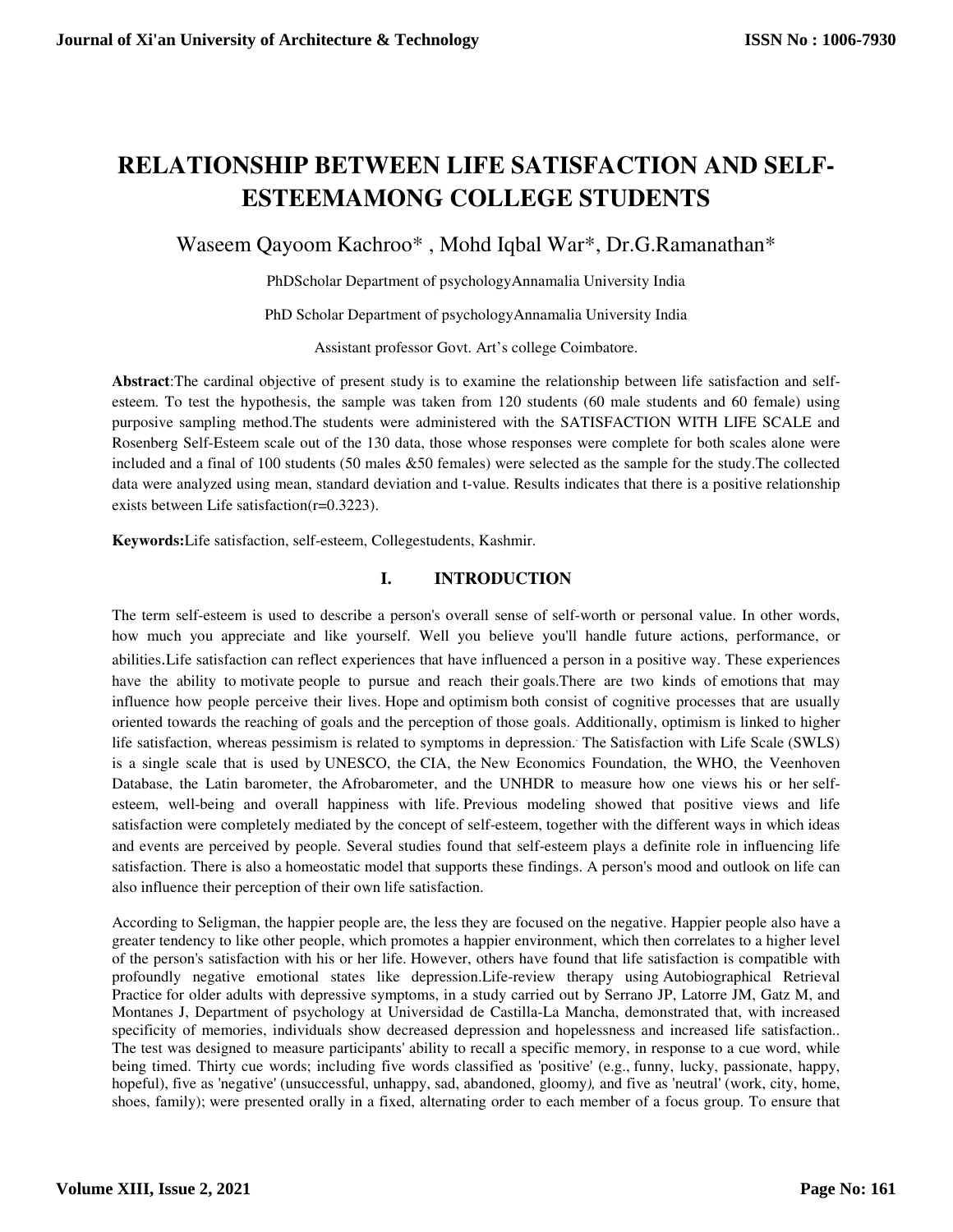the participants understood the instructions, examples were provided of both 'general' memories (e.g., summers in the city) and 'specific' memories (e.g., the day I got married). For each cue word, participants were asked to share a memory evoked by that word, of an event that should have occurred only once, at a particular time and place, and that lasted no longer than a day. If the person could not recall a memory within 30 seconds, then that cue instance was not counted. Two psychologists served as raters and independently scored the responses of each participant. Each memory was tagged either as 'specific' – if the recalled event lasted no more than one day – or, otherwise, as 'general'. The raters were not informed regarding the hypotheses of the study, the experimental (control) group's membership, nor the content of the pretest or post-test.Life satisfaction is a multidimensional concept related to psychological and environmental life conditions. The term life satisfaction can be split into two words-life and satisfaction. Life- Life is the state of functional activity peculiar to organized matter and especially to the portion of it such as, constituting on animal or plant before death (Oxford Dictionary, 1990).Life is what one's thinking makes it, one makes it human or hell through one's thinking (Bartlett, 1986).Life is on object to which the effect or ambition is directed. In fact, no life can be without a goal. Satisfaction- Satisfaction is a Latin word that means to make or do enough. Satisfaction is a word difficult to define. Satisfaction wholly depends upon the individuals' environment, caliber, behavior and nature. It is more concerned with mind than the material world. Life satisfaction is attainment of a desired end and fulfillment of essential conditions (Wolman, 1973). Satisfaction in life does not lie in the length of days, but in the use we make of them. A man may live long yet may get little from life. Thus satisfaction in life does not depend on number of years, but on will (Bartlett, 1977). It is a degree of contentment with one's own life style.Golden son (1984) psychologically speaking satisfaction may occur on a conscious, preconscious and unconscious level and brings an organism to a balanced state. Satisfaction with one's life implies a contentment with 'or' acceptance of one's life circumstances, or the fulfillment of one's wants and needs for one's life as a whole.Life satisfaction is the conscious and cognitive judgment of one's life in which the criteria of judgment are up to the person (Pavot&Diener, 1993).It is frequently uttered that the persons sharing the view that life has a meaning, goal and direction, are the ones having optimal life satisfaction.Harleen (2004) opined that happiness enhances reasonable self-satisfaction. The three A's of happiness are achievement, acceptance and affection. So, to be truly satisfied and stimulated by life, a person needs to be intrinsically satisfied. It is thus apparent that a person can be happy only when he has a realistic appraisal of his abilities and potentials to develop realistic aspirations and expectations. And finally, an optimistic outlook and cheerful disposition towards life is a healthy outlook without which it is difficult to have satisfaction in life. Life satisfaction represents the ideas that the individual reaches about subjective well-being (subjective prosperity) and life quality in terms of facts taking part in his/her life (Dikmen, 1995).Perhaps the most famous investigation into the relationship of self-esteem to SES is Rosenberg and Pearlin's (1978) assessment of social class and self-esteem among children and adults. In an effort to clarify decades of inconclusive work on what many thought would be an obvious connection between one's social status or prestige and one's personal sense of worth, Rosenberg and Pearl in suggested that age was a critical factor in teasing apart this relationship. Indeed, they found virtually no association between social class of parents (measured by the Hollingshead Index of Social Position) and self-esteem among younger children, a modest association among adolescents, and a moderate association among adults based on their own social class. They rely on theories about social comparison processes, reflected self-appraisals, self-perception theory, and psychological centrality to explain the age graded relationship. Because the salience of class in the interpersonal context differs for children and adults, and because the social class of children is ascribed while that of adults is generally considered achieved, Rosenberg and Pearling argue, the extent to which the sense of inequality inherent in the meaning of social class is mirrored within individuals is not the same for children as it is for adults.

Coppersmith's (1967) original work was designed to assess the origins of self-esteem in children. The results of this work in which children filled out the Self-Esteem Inventory and provided ratings of their parents, staff members interviewed mothers, and mothers filled out questionnaires, indicated that "external indicators of prestige [of the parents] such as wealth, amount of education, and job title did not have as overwhelming and as significant an effect on self-esteem as is often assumed" (Pervin, 1993, P. 189). Parental attitudes and behaviors—acceptance of their children, clear and well-enforced demands, and respect for actions within well-defined limits—were the primary antecedents of children's sense of self-worth (Pervin, 1993).

Since the work by Rosenberg and Pearlin (1978) and Coppersmith (1967), others have explored the relationship of self-esteem to SES, especially among adolescents. With some exceptions, Rosenberg and Pearlin's results have been replicated (though it appears that more people have studied adolescents than adults). Filsinger and Anderson (1982) found no relationship between own SES (Duncan SES Index) and self-esteem (Rosenberg Self-Esteem Scale) among adolescents, but a significant relationship between the SES of the person's best friend and self-esteem. They attribute this to a heightened sense of self-efficacy among those who interact with friends who are of a higher social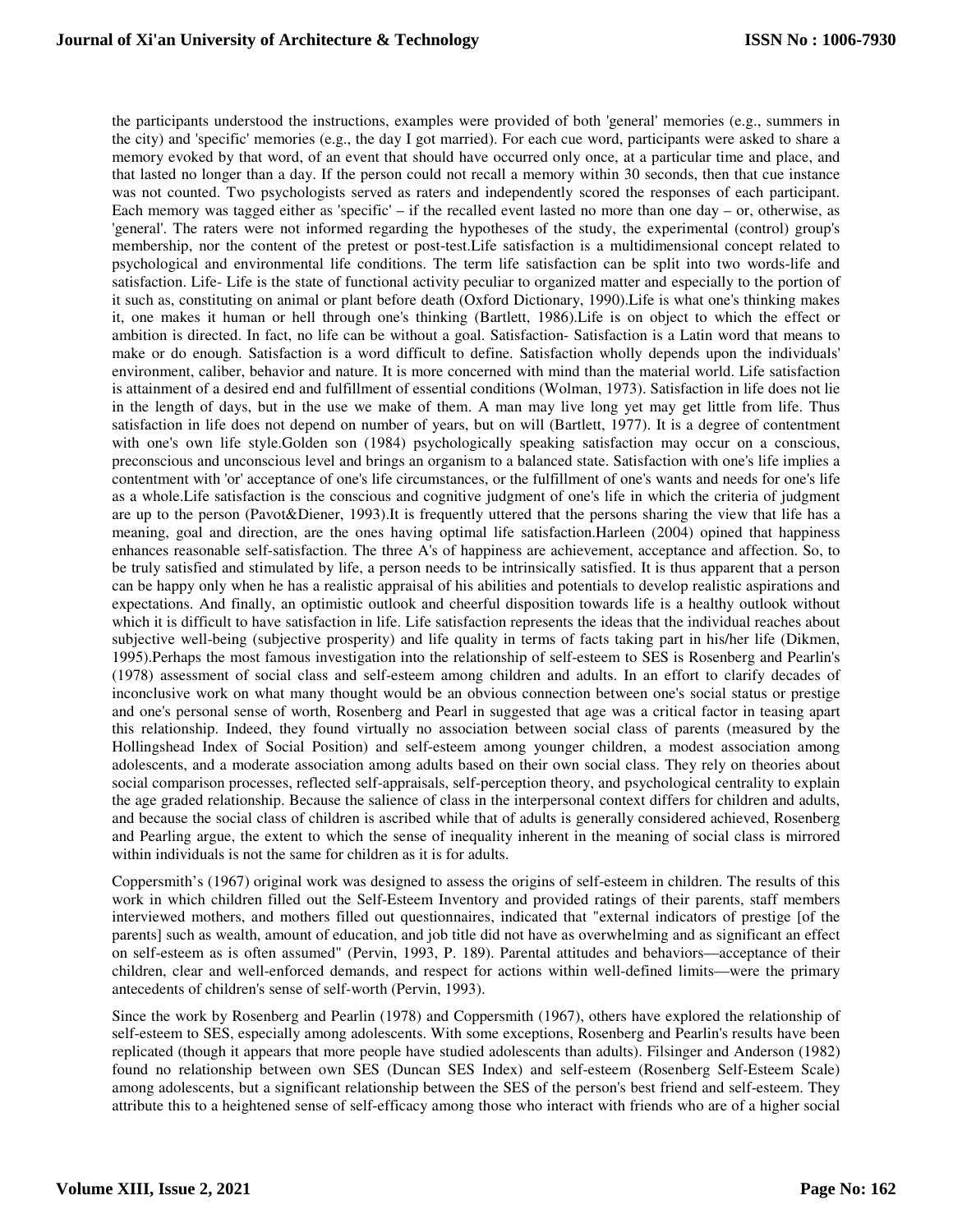status than themselves, as it may be the social status of significant others from which adolescents derive their own sense of social status (p. 383). Demo and Savin-Williams (1983) replicated and extended Rosenberg and Pearlin's findings, and demonstrated that the relationship between SES (father's occupation) and self-esteem (Coppersmith Self-Esteem Inventory, plus two others to assess reflected appraisals and academic self-esteem) was greater among eighth-graders than among fifth-graders.

Richman, Clark, and Brown (1985) found a main effect for the relationship between self-esteem and SES among adolescents, but demonstrate complicated interactions of gender, race, and social class: white females (including high SES individuals) were significantly lower in general self-esteem than white males and black males and females. There has been considerable research on the relationship between race and self-esteem. As for social class, in which the expectation is that the social order will be reflected in individual self-assessments, people of color are hypothesized to have lower self-esteem than are white people. In research comparing whites and blacks, blacks often have equal or higher self-esteem than whites, and a number of theories, including those related to self-protection and misidentification, have been offered to explain these findings (see Crocker, Voelkl, Testa, & Major, 1991; Steele, 1992).

Using both traditional and non-traditional measures of social class (including father's unemployment status, neighborhood unemployment, family welfare status, and neighborhood evaluation), Wiltfang and Scarbecz (1990) found that father's education had a small positive relationship with adolescents' self-esteem and non-traditional measures had moderate to strong (neighborhood unemployment) associations with self-esteem (items from both Rosenberg and Coppersmith), all in the expected direction; they also found, however, that adolescent achievement variables (school grades, group leadership, report of many close friends)contributed significantly more to their selfesteem than did parental social class variables (P. 180).

In a study of 711 sixteen-year-olds in England, Francis and Jones (1995) found that the relationship of SES and selfesteem varied with the measure of self-esteem. There was a significant relationship between SES and the Coopersmith Self-Esteem Inventory ( $r = -122$ ,  $p < .001$ ) and a moderate relationship with the Rosenberg ( $r = .063$ , p  $< .05)$ .

Considerably less attention appears to have been paid to the self-esteem-SES relationship among adults. In their study of 228 employed men, Gecas and Seff (1990) were interested in the role of psychological centrality and compensation in maintaining self-esteem. Simple bivariate correlations between self-esteem (measured by a 14-item semantic differential scale) and SES were as follows: with occupational prestige,  $r = .21$ ; with education,  $r = .16$ ; with income,  $r = .08$  (significance level unavailable,  $N = 228$ ). There were, however, mediating effects of the centrality of particular contexts to the self. They found that when work was a central aspect of men's self-concept, occupational variables (occupational prestige, control at work) were more strongly related to self-esteem than when they were not; similarly, when home was important, home variables (control and satisfaction at home) were strongly related to self-esteem.

The relations between Income and Life Satisfaction became an important area of study in the early nineties. The relationship between income and subjective well-being whether relative or absolute was a subject of study by Diener, E., Sandvik, E., Seidlitz, L., &Diener, M. (1993). Richard A. 1995 also saw income and Individual happiness as a vital component of Life Satisfaction in the study on Utility Income, Aging, Health and Well-Being. Along with income health also became associated with life satisfaction Kim, O (1997) in his study on older Korean immigrants observed that Loneliness was a deterrent to life satisfaction and also a predictor of health perceptions. The subjective evaluation of different aspects of life is known to correlate fairly strongly with life satisfaction (Ateca-Amestoy, Serrano-del-Rosal, & Vera-Toscano, 2008; Lloyd & Auld, 2002; Van Praag&Ferrer-i-Carbonell, 2004: Van Praag et al, 2003). Evaluations of finance, health, and job satisfaction, together with leisure satisfaction are the four most important correlates (Van Praag et al., 2003). Ateca-Amestoy et al. (2008) and Spires and Walker (2009) find positive associations between leisure satisfaction and life satisfaction.

Rode, Joseph Charles (2002) examined a job and life satisfaction model that included both environmental conditions and personality measures within a longitudinal framework and national representative sample to better understand the relationship of job satisfaction and life satisfaction over time. Satisfaction with Life Index was created calculating, subjective well-being on the basis of health, wealth and access to basic education (White, Adrian (2007). Life Cycle Happiness and its Sources was tried to be found out Easterlin, Richard A. 2006; Van Praag, Bernard M.S., and Ada Ferrer-i-Carbonell (2008) and relation-ships among stressful life events, temperament,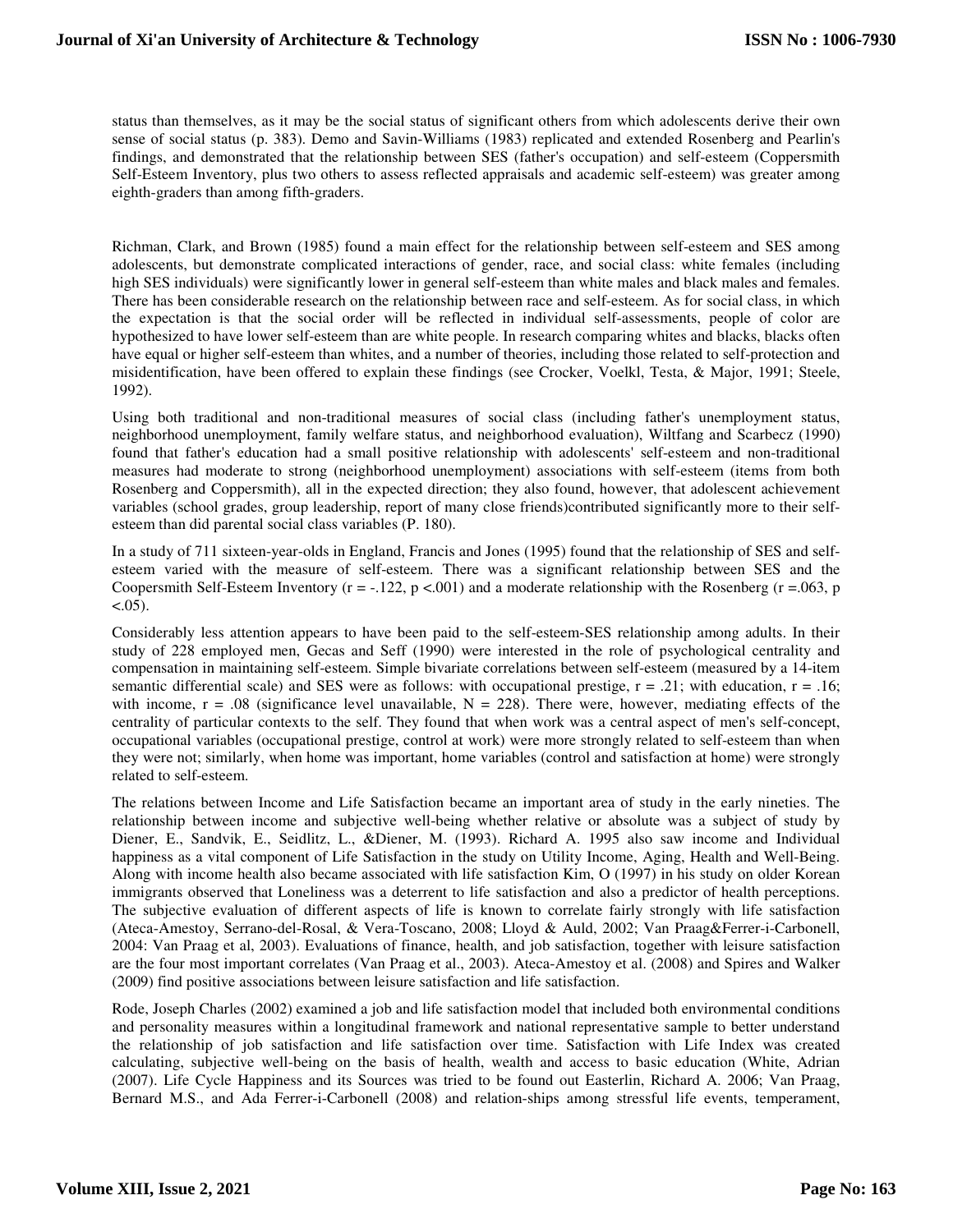problem behavior was also tried to be studied McKnight, C. G., Huebner, E. S., &Suldo, S. M. (2002). Reschly, A. L., Huebner, E. S., Appleton, J. J., &Antaramian, S. (2008). Life satisfaction was studied amongst the below poverty line in India.

Biswas-Diener, R., &Diener, E. (2001). Satisfaction with Life Index was created calculating, subjective wellbeing on the basis of health wealth, and access to basic education .White, Adrian (2007). Tremblay et al. (2006) examined the role of subjective vitality and the perception of stress as mediators between general life satisfaction and posttraumatic physiological and psychological health. They found that satisfaction with life optimistically predict subjective vitality and negatively predicted perceived stress.

# **II. METHODOLOGY**

#### **OBJECTIVES**

To find out the difference between Male and Female in Selected variables.

To find out the relationship between Life satisfaction and Self-Esteem

#### **HYPOTHESES**

There is no relationship between Life satisfaction and Self-Esteem There is no significant difference exist between male and female in Life satisfaction There is no significant difference exist between male and female in Self-Esteem

#### **SAMPLE**

 From various places of baramulladistrictof Jammu and KashmirState, 120 students (60 male students and 60 female) were taken as sample for the current study using purposive sampling method.

# **TOOLS**

```
1. ROSENBERG SELF-ESTEEM SCALE (Rosenberg, 1965) 
2. RAO ACHIEVEMENT MOTIVATION TEST by Dr. D. Gopal Rao (1974)
```
# **PROCEDURE:**

 From various places of baramulla district of Jammu and kashmir state, initially 130 students were approached and explained the need for the study to them.120 interest students were administered with the SATISFACTION WITH LIFE SCALE and Rosenberg Self-Esteem scale out of the 130data, those whose responses were complete for both scales alone were included and a final of 100 students (50 males &50 females) were selected as the sample for the study.

# **Analysis of Data:**

The collected data were analyzed using mean, standard deviation and t-value.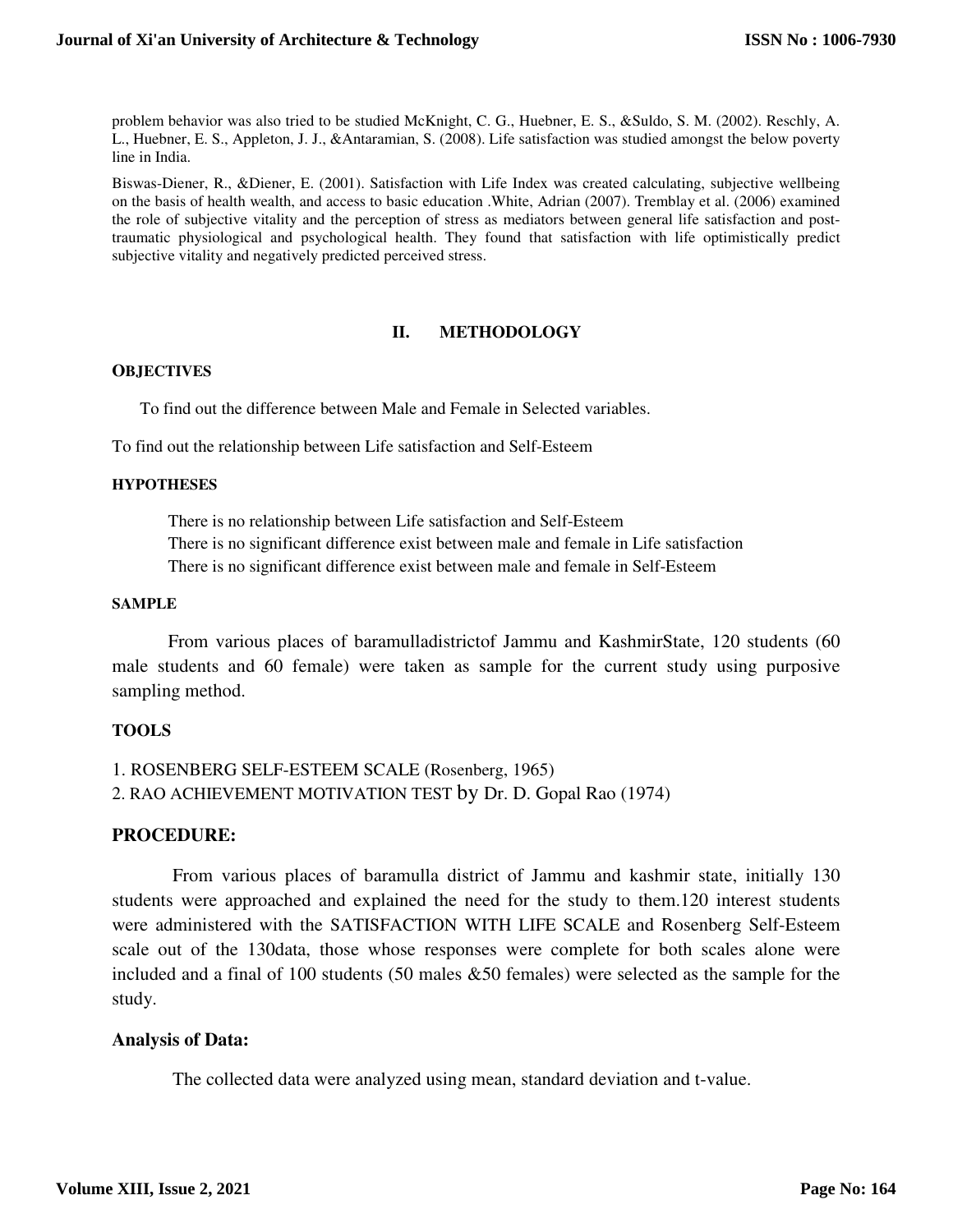# **RESULTS AND DISCUSSION**

# **Table I**

#### **Relationship between life satisfaction and self –esteem**

| Variable          | Mean  | SГ         | t-value |
|-------------------|-------|------------|---------|
| Life satisfaction | 23.05 | 5.04256879 | 0.3223  |
| Self-Esteem       | 23.27 | 3.643776   |         |

Table I shows the relationship between life satisfaction and self –esteem. It shows that there is a Positive relationship exists between Life satisfaction and self-esteem(r=0.3223). It clearly indicates that persons who have higher self-esteem tend to satisfy with their life or way of living. Hence, the Null hypothesis "There is no significant relationship exists between Life satisfaction and Self-esteem is Rejected"

#### **Table II**

#### **Difference between male and female in Life satisfaction**

| Variable | Mean  | SD       | t-value    | Significance          |
|----------|-------|----------|------------|-----------------------|
| Male     | 21.58 | 5.295621 | $-3.01692$ | Not $\text{Sig}^{**}$ |
| Female   | 24.52 | 4.299953 |            |                       |

Not Sig\*\*=Not Significant at 0.05 level

Table II shows the difference between male and female in Life satisfaction. It shows that there is a significance difference exists between male and female in life satisfaction  $(t=-3.0169)$ . It clearly indicates that there is a considerable difference exists between male and female population in life satisfaction, according to their preferences. Hence, the null hypothesis "There is no significant difference exists between male and female in life satisfaction is rejected."

# **Table III**

# **Difference between male and female in Self-Esteem**

| Variable | Mean  | SD       | t-value  | Significance          |
|----------|-------|----------|----------|-----------------------|
| Male     | 23.44 | 3.395055 | 0.462363 | Not $\text{Sig}^{**}$ |
| Female   | 23.1  | 3.869108 |          |                       |

Not Sig\*\*=Not Significant at 0.05 level

Table II shows the difference between male and female in Self-Esteem. It shows that there is a significance difference exists between male and female in life satisfaction (t=0.4623).It clearly indicates that there is a considerable difference exists between male and female population in self-esteem,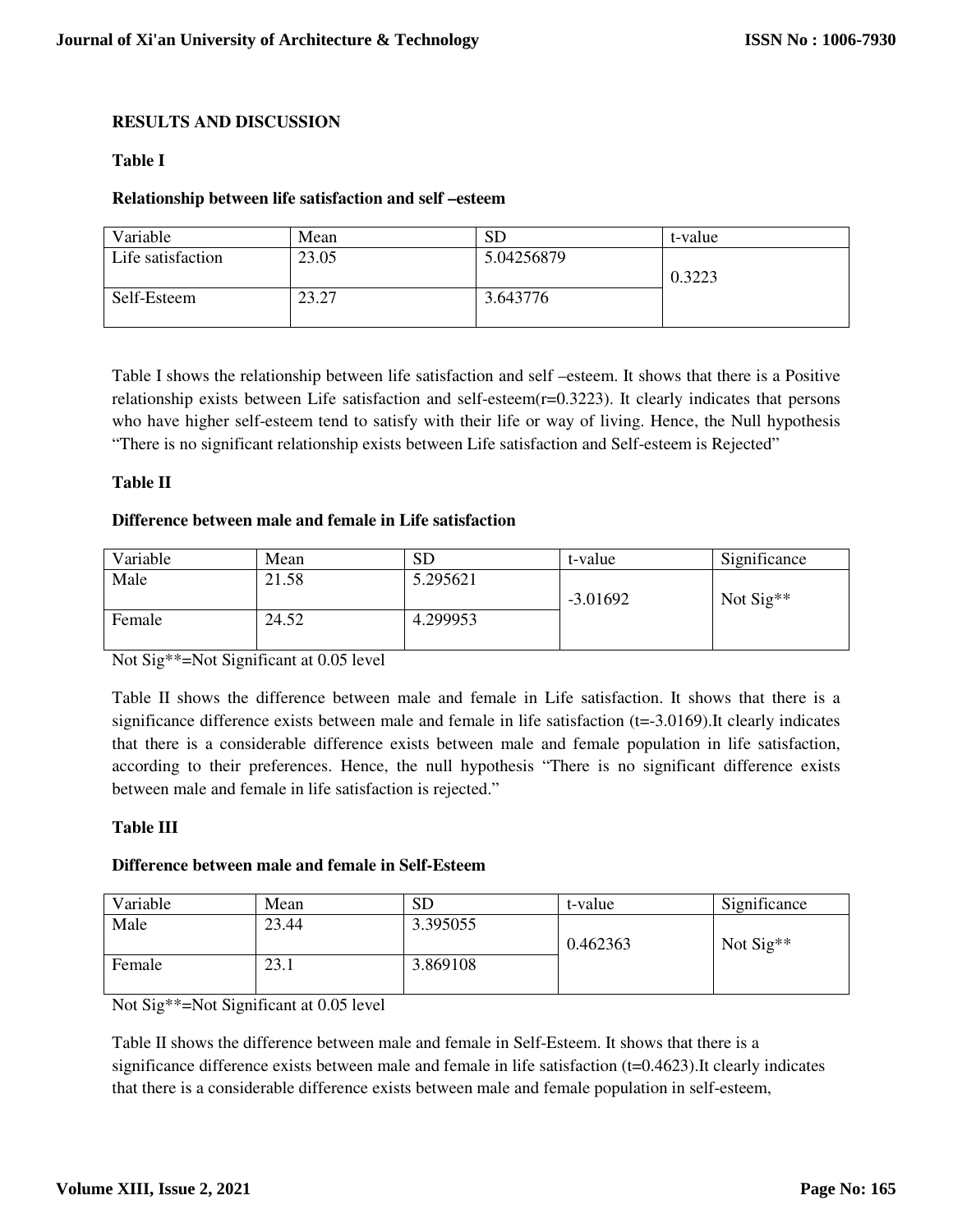according to their preferences. Hence, the null hypothesis "There is no significant difference exists between male and female in self-esteem is rejected."

# **SUMMARY**

# OBJECTIVES

- To find out the difference between Male and Female in Selected variables.
- To find out the relationship between Life satisfaction and Self-Esteem

 From various places of baramulla district of Jammu and Kashmir state,120 students (60 male students and 60 female) were taken as sample for the current study using purposive sampling method. From various places of soporedistrict of baramulla state, initially 130 students were approached and explained the need for the study to them.120 interest students were administered with the SATISFACTION WITH LIFE SCALE and Rosenberg Self-Esteem scale out of the 130 data,there whose responses were complete for both scales alone were included and a final of 100 students (50 males &50 females) were selected as the sample for the study. The collected data were analyzed using mean, standard deviation and t-value and the following conclusions were drawn.

# **Conclusion:**

- $\triangleright$  There is a positive relationship exists between Life satisfaction and Self-esteem
- $\triangleright$  There is a significant difference exists male and female in life satisfaction.
- $\triangleright$  There is a significant difference exists male and female in Self-esteem.

# **Limitations:**

- Sample size is relatively small.
- Sample are taken from one district only.
- Other related variables could have been included in this research

# **Suggestions for further study:**

- Sample size may be increased.
- Other variables should be added for further research.
- Sampling area may be increased to more districts.

# **References:**

Hewitt, J.P., (2005). The social construction of self-esteem. In Snyder, C.R., & Lopez, S.J. (Eds.), Handbook of Positive Psychology (pp.135-148). New York: Oxford University.

Leary, M.R., Tambour, E.S., Terdal, S.K. & Downs D.L. (1995). Self-esteem as an interpersonal monitor: The sociometer hypothesis. Journal of Personality and Social Psychology, 68 (3), pp. 518-530